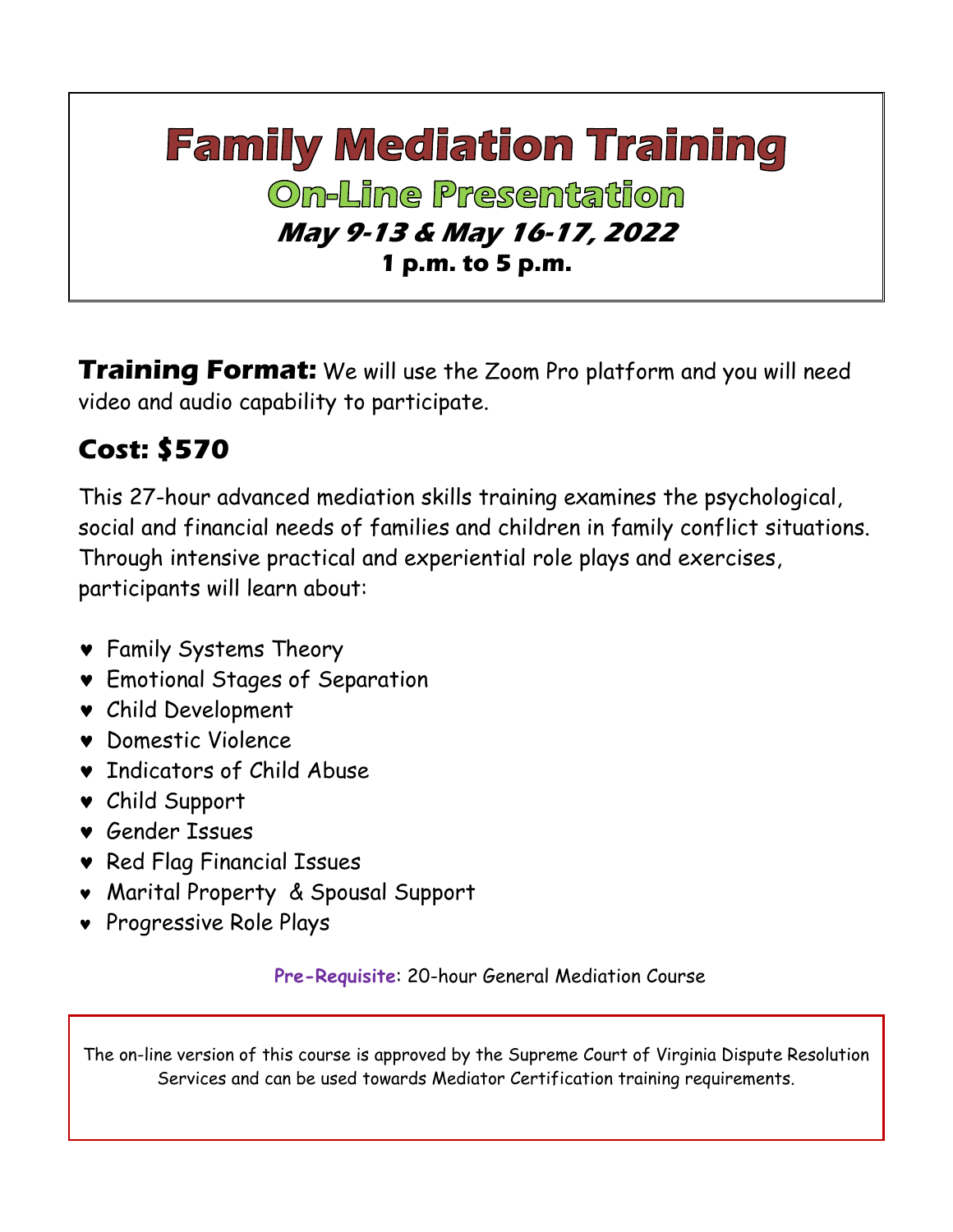## *Registration closes Monday May 2, 2022 Full payment is due by May 5, 2022*

### **About the Trainers**

Andrea Palmisano and Karen Richards are Virginia Certified Mediators and trainers. Together, they have more 40 years of conflict resolution and training experience. Andrea is also a Professor of Psychology at Tidewater Community College and Karen is also a Certified Practitioner of the Myers-Briggs Type Indicator®.

**Cancellation and Refund Policy**: We may cancel the training for insufficient registration or inclement weather and we will issue all registrants a full refund of any payments made. Cancellation by a participant must be done in writing by May 2, 2022 in order to receive a full refund. If cancellation is made after May 2, 2022, the participant will receive a refund less the \$100 deposit. Participants who fail to cancel or fail to attend the training ("No-Shows"), will be charged the full amount of the training and will forfeit the deposit and any payments made towards the training.

**Questions?** Contact Karen Richards at (757) 635-4651; visit krtrainmediate.com; or email her at [krtrainmediate@gmail.com](mailto:krtrainmediate@gmail.com)

Karen Richards Training & Mediation LLC ◦ krtrainmediate.com ◦ 757-635-4651